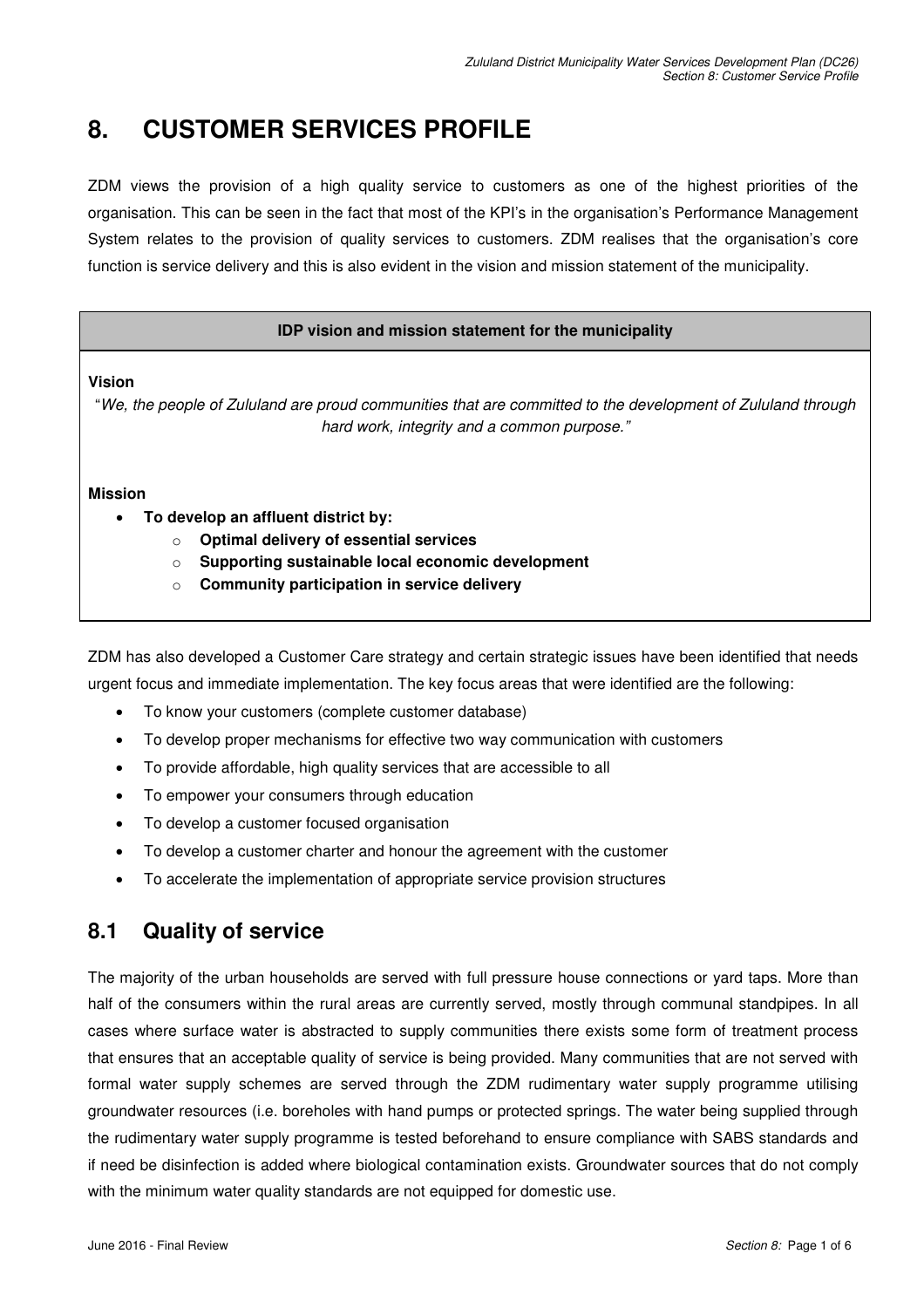Water quality is monitored by the WSA on an ongoing basis and it is expected of the water service providers to report on the water quality status of each scheme at least once a month. This reporting is part of the MANZI reporting system and the information is linked to specific schemes. Monthly reporting is also being done to DWAF and captured on the eWQMS system. Indicated in Table 8.1 (a) is a monthly water quality report that was produced through the system.

## **8.2 Consumer complaints**

ZDM has developed a system for the capturing and tracking of customer complaints, from the point where the complaint is recorded by the Customer Care centre, referred to specific individuals to deal with and closed out when finally dealt with. The system is called SIZA and records the time from when the complaint was lodged until the issue has been successfully completed. Response time to consumer complaints and the time it takes to deal with issues are therefore measured and can be reported on. Figures 8.2 a,b,c provide a view of system functionality.

# **Figure 8.2 (a): Siza Dashboard Issue**



designed and developed by quarteX technologies

48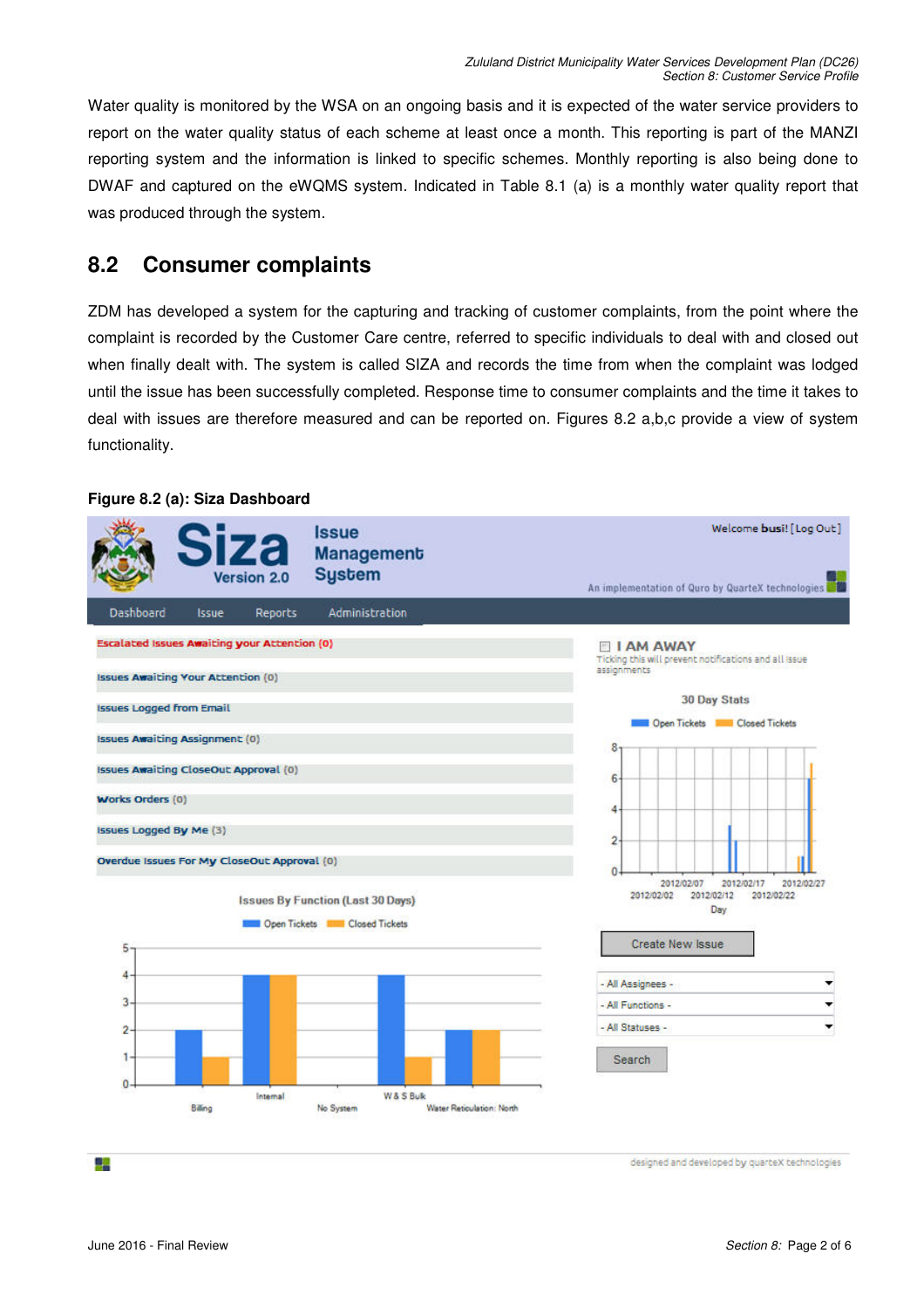|                 | Reported By Busisizwe Zulu        |                          |                   |                       |   |  |
|-----------------|-----------------------------------|--------------------------|-------------------|-----------------------|---|--|
| Cellphone       | +27 (73) 155 8534                 |                          | <b>Email</b>      | bzułu@zułułand.org.za |   |  |
| Is sue#         |                                   |                          |                   |                       |   |  |
| Subject         | Water leak at 145 Ngagane street  |                          |                   |                       |   |  |
| <b>Function</b> | Water Reticulation: South         | $\overline{\phantom{a}}$ | <b>Issue Type</b> | Complaint             | ▼ |  |
|                 | Assigned To   - Select Assignee - | *P.                      | <b>Priority</b>   | $5 - High$            | ۰ |  |

#### **Figure 8.2 (b): Capture new issue / Complaint**

### **Figure 8.2 (c): Issue Location**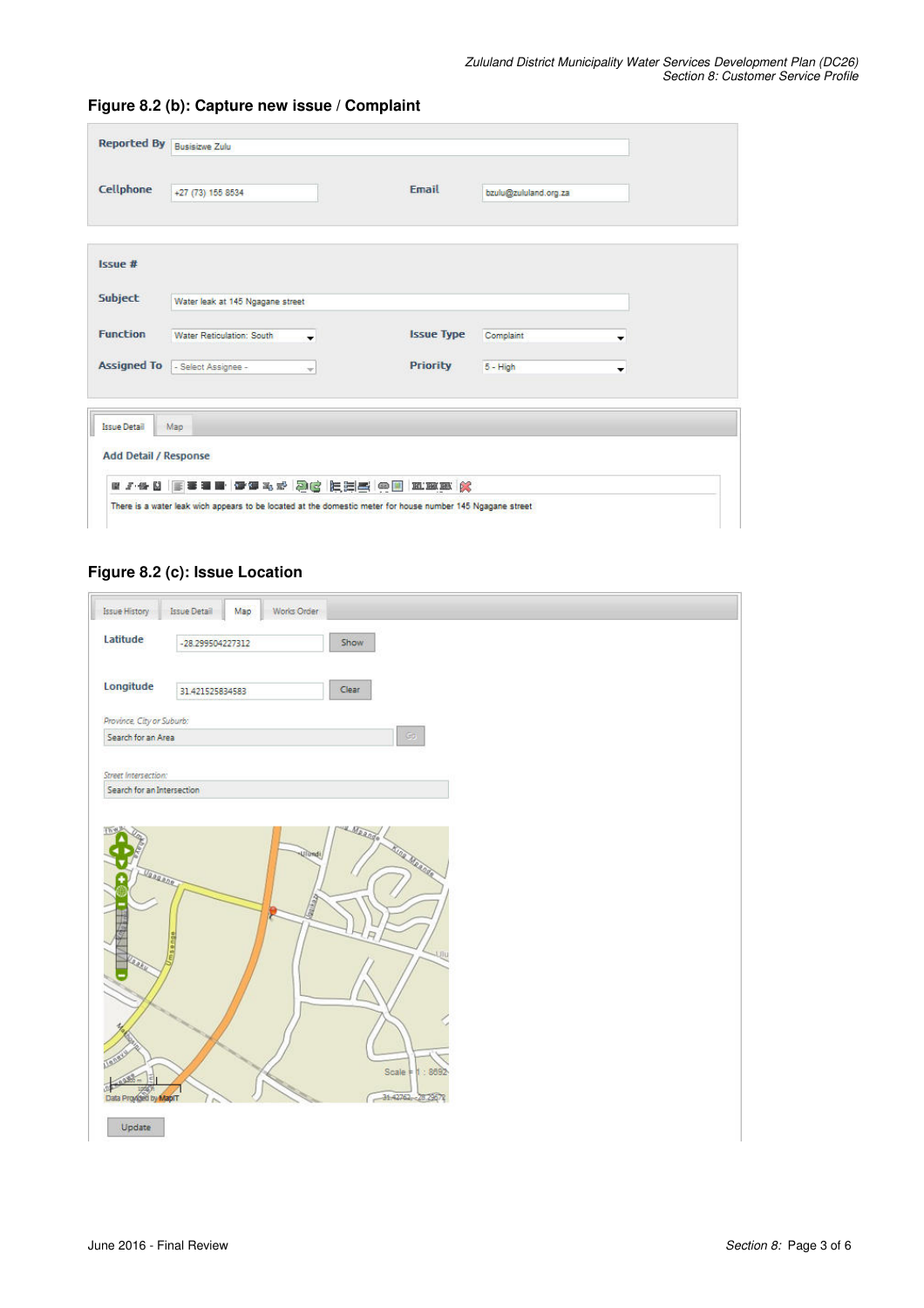## **8.3 Health and Hygiene Awareness Education**

ZDM realises the importance of health and hygiene awareness education and strong emphasis is being placed on this with the roll-out of the sanitation programme in the district. The education is being done in collaboration with Department of Health and the ZDM social facilitators work closely with the health field officers to ensure an effective impact at community level. Department of Health officers also regularly follow up on this initial training after the sanitation programme has been concluded to ensure ongoing sustainability of health and hygiene practises.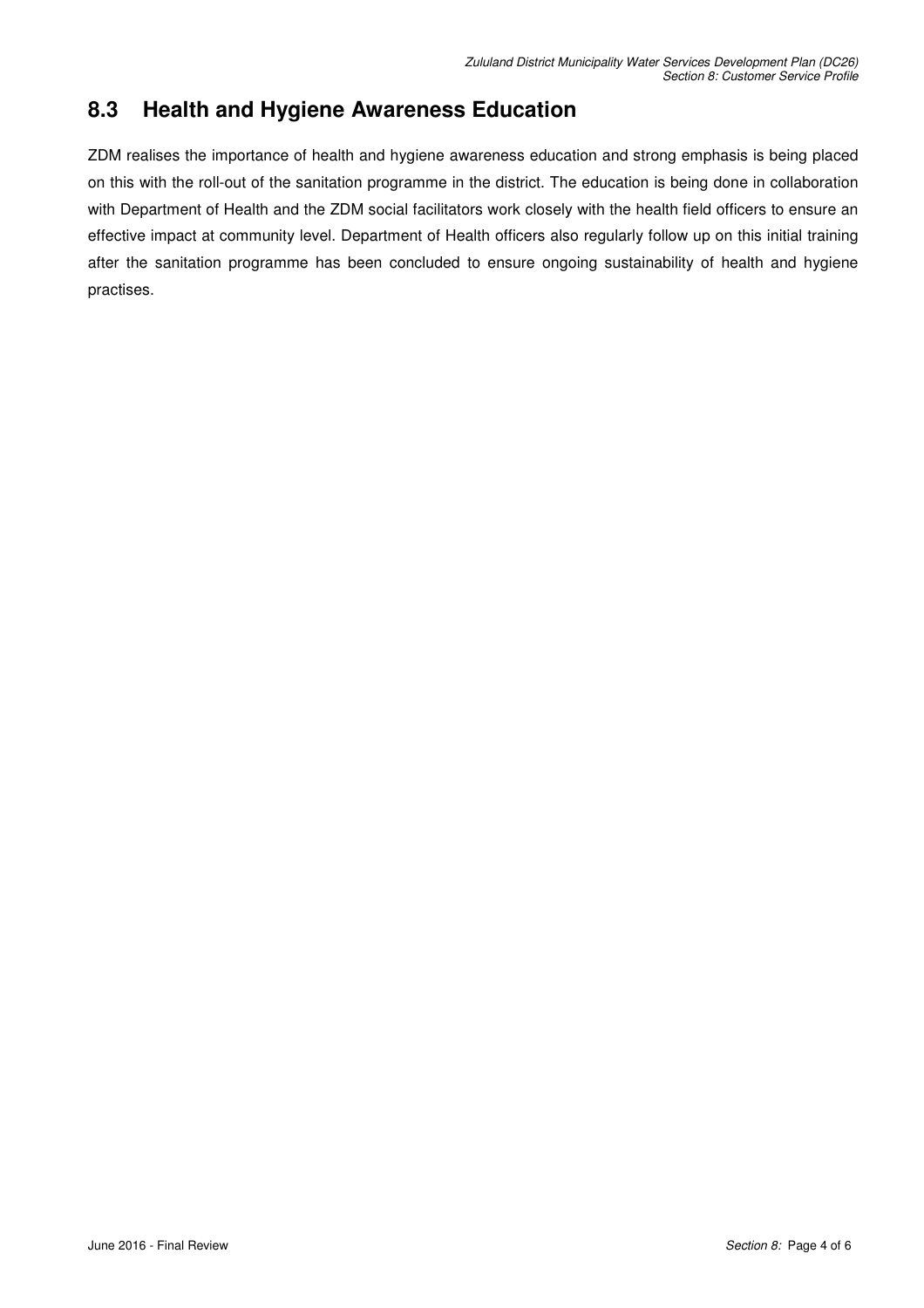#### **Table 8.2 (a): 2015/2016 Performance Management KPI's for the provision of water services**

|           |           |               |               |               |               |         | <b>Quarter 1</b> | <b>Quarter 2</b> | <b>Quarter 3</b> | <b>Quarter 4</b> |        | <b>Annual Target Score Ratio</b> |  |  |  |  |  |
|-----------|-----------|---------------|---------------|---------------|---------------|---------|------------------|------------------|------------------|------------------|--------|----------------------------------|--|--|--|--|--|
| Indicator | <b>No</b> | <b>Target</b> | <b>Target</b> | <b>Target</b> | <b>Target</b> | 一山<br>N | --<br>ະ<br>ത ш   | ∽<br>ਚ ⊞         | $\sim$<br>ഥ വ    | <b>Project</b>   | ທ<br>O | Evidence<br>reference            |  |  |  |  |  |

### **National KPA: Basic Service Delivery**

### **Balance Scorecard Perspective**

| Planning  | Final<br>2017/2018<br><b>WSDP</b><br>submitted to<br>Council<br>for<br>by<br>approval<br>specified<br>date |                | To be<br>measured in<br>the 3rd &<br>4th quarter | To be<br>measured in<br>the 3rd &<br>4th quarter | Draft<br>2017/2018<br><b>WSDP</b><br>submitted to<br>Council for<br>approval by<br>30 March<br>2016 | Final<br>2017/2018<br><b>WSDP</b><br>submitted to<br>Council for<br>approval by<br>30 June<br>2016 | Final<br>2017/2018<br><b>WSDP</b><br>submitted to<br>Council for<br>approval by<br>30 Jul 2016 | Final<br>2017/2018<br><b>WSDP</b><br>submitted to<br>Council for<br>approval by<br>15 Jul 2016 | Final<br>2017/2018<br><b>WSDP</b><br>submitted to<br>Council for<br>approval by<br>30 June<br>2016 | Final<br>2017/2018<br><b>WSDP</b><br>submitted to<br>Council for<br>approval by<br>15 June<br>2016 | Final<br>2017/2018<br><b>WSDP</b><br>submitted to<br>Council for<br>approval by<br>30 May<br>2016 | None   | Planning          | Certified<br>council<br>resolution                   |     |                       |     |  |  |
|-----------|------------------------------------------------------------------------------------------------------------|----------------|--------------------------------------------------|--------------------------------------------------|-----------------------------------------------------------------------------------------------------|----------------------------------------------------------------------------------------------------|------------------------------------------------------------------------------------------------|------------------------------------------------------------------------------------------------|----------------------------------------------------------------------------------------------------|----------------------------------------------------------------------------------------------------|---------------------------------------------------------------------------------------------------|--------|-------------------|------------------------------------------------------|-----|-----------------------|-----|--|--|
| Technical | Percentage<br>οf                                                                                           |                | 0.17%                                            | 0.16%                                            | 0.24%                                                                                               | 0.17%                                                                                              | 0.63%                                                                                          | 0.70%                                                                                          | 0.76%                                                                                              | 0.82%                                                                                              | 0.89%                                                                                             |        |                   | Design<br>report,                                    |     |                       |     |  |  |
|           | households<br>with access                                                                                  |                |                                                  |                                                  | 79.45%                                                                                              | 79.61%                                                                                             | 79.86%                                                                                         | 80.04%                                                                                         | 79.91%                                                                                             | 79.97%                                                                                             | 80.04%                                                                                            | 80.10% | 80.16%            |                                                      |     | interim<br>report and |     |  |  |
|           | to basic level                                                                                             |                |                                                  |                                                  | 280                                                                                                 | 257                                                                                                | 386                                                                                            | 284                                                                                            | 1007                                                                                               | 1107                                                                                               | 1207                                                                                              | 1307   | 1407              |                                                      |     | or                    |     |  |  |
|           | of water (as<br>WSDP)<br>per<br>(Reticulation-<br>new<br>household<br>connections)                         | $\overline{2}$ | 125420                                           | 125677                                           | 126063                                                                                              | 126347                                                                                             | 126147                                                                                         | 126247                                                                                         | 126347                                                                                             | 126447                                                                                             | 126547                                                                                            | WSDP   |                   | Engineers<br>certificate<br>of<br>completion         |     |                       |     |  |  |
| Technical | Percentage<br>οf                                                                                           |                | 0.06%                                            | 0.06%                                            | 0.08%                                                                                               | 0.09%                                                                                              | 0.18%                                                                                          | 0.24%                                                                                          | 0.31%                                                                                              | 0.37%                                                                                              | 0.43%                                                                                             |        |                   | Design<br>report,                                    |     |                       |     |  |  |
|           | households                                                                                                 |                | 79.33%                                           | 79.40%                                           | 79.49%                                                                                              | 79.58%                                                                                             | 79.45%                                                                                         | 79.52%                                                                                         | 79.58%                                                                                             | 79.64%                                                                                             | 79.71%                                                                                            |        |                   | interim                                              |     |                       |     |  |  |
|           | earning less<br>than R1600                                                                                 |                |                                                  |                                                  |                                                                                                     |                                                                                                    |                                                                                                | 3                                                                                              | 100                                                                                                | 100                                                                                                | 140                                                                                               | 150    | 290               | 390                                                  | 490 | 590                   | 690 |  |  |
|           | with<br>pm<br>to<br>access<br>free<br>water<br>(Note:<br>Rudimentary)                                      |                | 125240                                           | 125340                                           | 125480                                                                                              | 125630                                                                                             | 125430                                                                                         | 125530                                                                                         | 125630                                                                                             | 125730                                                                                             | 125830                                                                                            | WSDP   | anitation         | Engineers<br>certificate<br>of<br>completion         |     |                       |     |  |  |
| Technical | Number<br>of<br>water quality<br>tests<br>conducted as<br>the<br>per<br>approved                           | $\overline{4}$ | 459                                              | 459                                              | 459                                                                                                 | 459                                                                                                | 1816                                                                                           | 1826                                                                                           | 1836                                                                                               | 1846                                                                                               | 1856                                                                                              | None   | ၯ<br>and<br>Water | Sample<br>test results<br>as certified<br>by the lab |     |                       |     |  |  |